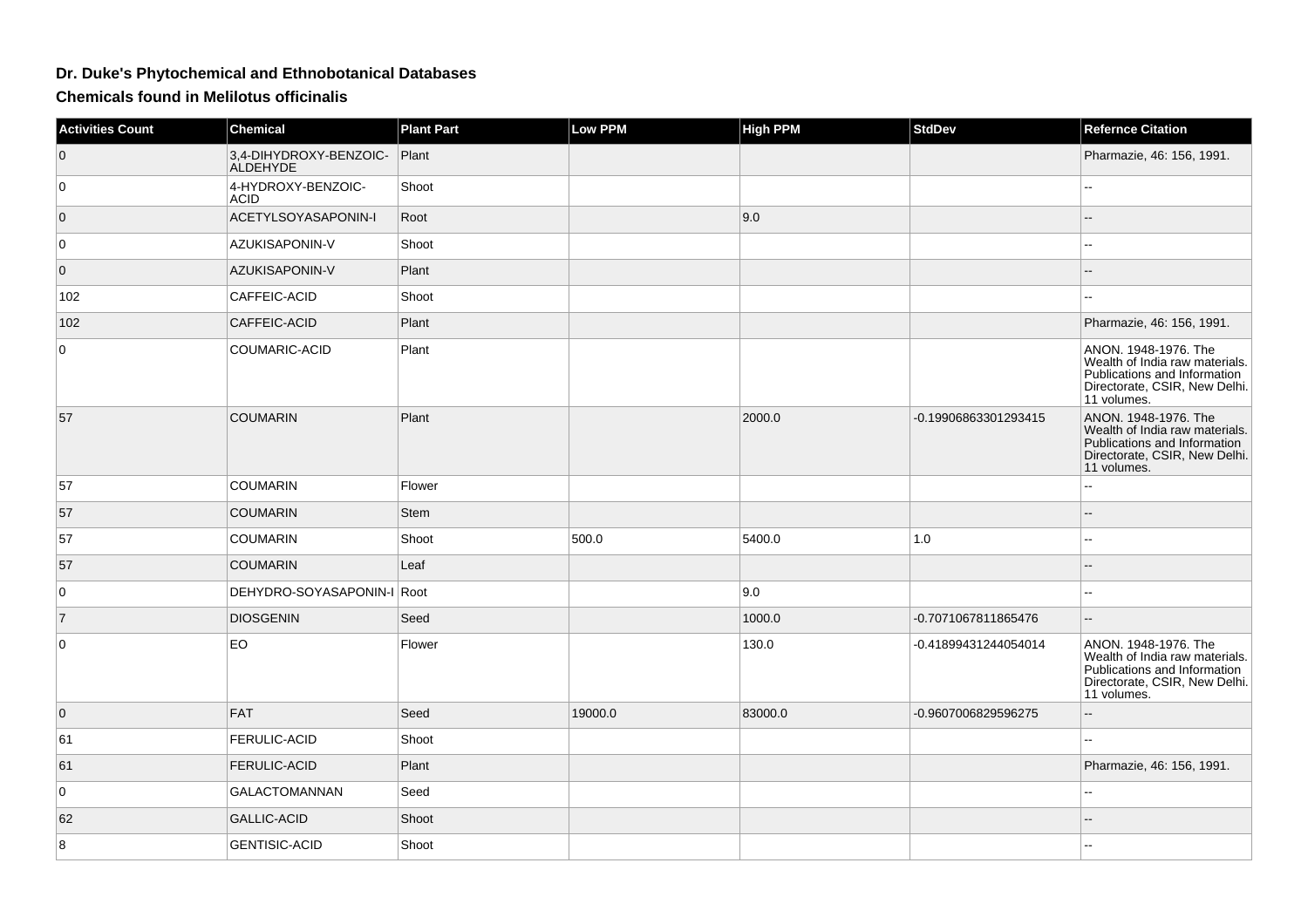| <b>Activities Count</b> | Chemical             | <b>Plant Part</b> | Low PPM | <b>High PPM</b> | <b>StdDev</b>       | <b>Refernce Citation</b>                                                                                                                                                 |
|-------------------------|----------------------|-------------------|---------|-----------------|---------------------|--------------------------------------------------------------------------------------------------------------------------------------------------------------------------|
| $\overline{0}$          | <b>HYDROCOUMARIN</b> | Plant             |         |                 |                     | ANON. 1948-1976. The<br>Wealth of India raw materials.<br>Publications and Information<br>Directorate, CSIR, New Delhi.<br>11 volumes.                                   |
| 75                      | <b>KAEMPFEROL</b>    | Shoot             |         | 12.5            | -0.7612766674260454 | ۵۵                                                                                                                                                                       |
| 75                      | <b>KAEMPFEROL</b>    | Leaf              |         |                 |                     | Bisset, N.G., ed. 1994.<br>Herbal Drugs and<br>Phytopharmaceuticals. CRC<br>Press. Boca Raton, FL. 566<br>pp.                                                            |
| 75                      | <b>KAEMPFEROL</b>    | Flower            |         |                 |                     | ۵۵                                                                                                                                                                       |
| 13                      | <b>MEDICARPIN</b>    | Leaf              |         |                 |                     |                                                                                                                                                                          |
| $\vert$ 1               | MELILOTIC-ACID       | Shoot             |         |                 |                     |                                                                                                                                                                          |
| $\mathbf{1}$            | MELILOTIC-ACID       | Plant             |         |                 |                     | ANON. 1948-1976. The<br>Wealth of India raw materials.<br>Publications and Information<br>Directorate, CSIR, New Delhi.<br>11 volumes.                                   |
| 0                       | MELILOTIC-ACID-ESTER | Plant             |         |                 |                     | Jeffery B. Harborne and H.<br>Baxter, eds. 1983.<br>Phytochemical Dictionary. A<br>Handbook of Bioactive<br>Compounds from Plants.<br>Taylor & Frost, London. 791<br>pp. |
| $\mathbf 0$             | <b>MELILOTIGENIN</b> | Inflorescence     |         | 62.5            |                     |                                                                                                                                                                          |
| $\mathbf{1}$            | <b>MELILOTIN</b>     | Leaf              |         |                 |                     | Bisset, N.G., ed. 1994.<br>Herbal Drugs and<br>Phytopharmaceuticals. CRC<br>Press. Boca Raton, FL. 566<br>pp.                                                            |
| $\mathbf{0}$            | <b>MELILOTOSIDE</b>  | Leaf              |         |                 |                     | Bisset, N.G., ed. 1994.<br>Herbal Drugs and<br>Phytopharmaceuticals. CRC<br>Press. Boca Raton, FL. 566<br>pp.                                                            |
| 34                      | <b>MYRICETIN</b>     | Flower            |         |                 |                     | Ξ.                                                                                                                                                                       |
| $\overline{4}$          | O-COUMARIC-ACID      | Shoot             |         |                 |                     |                                                                                                                                                                          |
| 4                       | O-COUMARIC-ACID      | Plant             |         |                 |                     | Pharmazie, 46: 156, 1991.                                                                                                                                                |
| 64                      | OLEANOLIC-ACID       | Leaf              |         |                 |                     | Bisset, N.G., ed. 1994.<br>Herbal Drugs and<br>Phytopharmaceuticals. CRC<br>Press. Boca Raton, FL. 566<br>pp.                                                            |